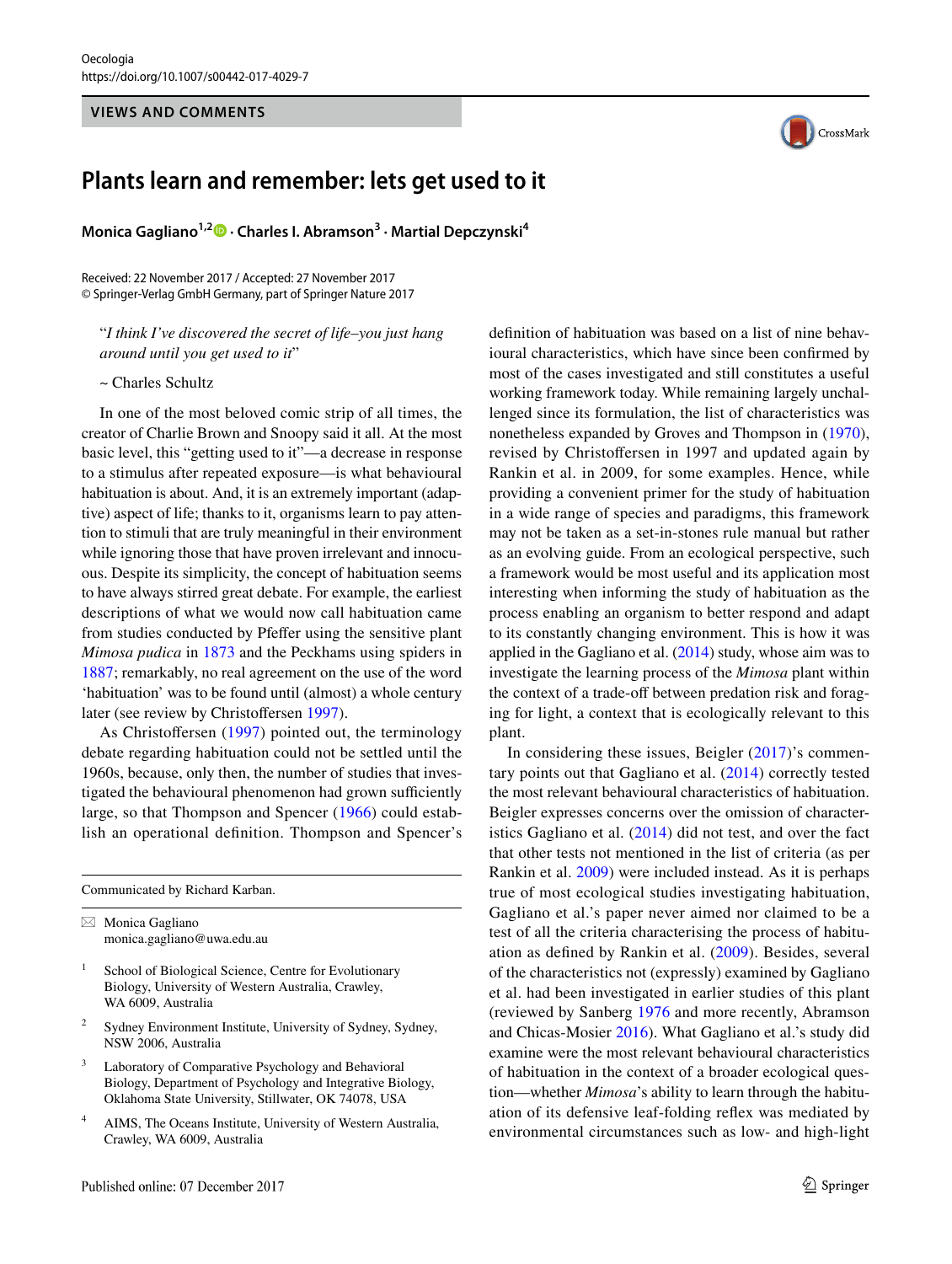levels. Hence, within this ecological context, Gagliano et al. established that (1) a repeated stimulus (i.e., a vertical drop) caused a progressive decrease in the amplitude of the defensive response (i.e., the leaf-folding behaviour), (2) habituation of the defensive response was stimulus specifc, and (3) it could be distinguished from sensory adaptation (loss of sensitivity) and fatigue (loss of leaf-folding motion, because the response system becomes depleted). We take the opportunity to recap these fndings here for the sake of clarity and to dispel any doubts regarding the validity of Gagliano et al.'s study.

First, the results confrmed that *Mimosa*'s defensive refex habituates, and quite readily so. Gagliano et al. observed leaves starting to re-open after the frst four-to-six vertical drops of a train of 60 drops; this is possibly for the very reason that, even in plants, defensive refexes must be fast to be efective (as it has long been recognised in animals, Pinsker et al. [1970](#page-2-10)). The study also showed that with further repeated vertical drops over the course of the training, *Mimosa*'s leaves completely re-opened and the vertical drop no longer elicited leaf closure. At this point, it is important to test whether the observed behaviour is truly due to learning—had the plant learned, and was now 'choosing' to keep its leaves open or it was no longer capable of closing them?

As correctly pointed out by Beigler's commentary, it is necessary to distinguish habituation from mere fatigue, which would result in the inability to detect or respond to any stimulus due to exhaustion of energy or other physiological resources. In other words, if *Mimosa*'s closing/reopening response mechanism had being depleted, the leaves would have lost their actual ability to move in order to close in response to a novel stimulus (i.e., the shaking) presented after the repeated stimulation (i.e., the vertical drop). In an ecological context, the inability to respond appropriately to unfamiliar stimuli would be extremely dangerous, as it would leave the plant unguarded in the face of potentially harmful circumstances. However, this is not what happens. When presented with the shaking stimulus after several consecutive trains of vertical drops, all leaves responded to the new stimulus by folding completely closed, a most likely adaptive defensive response to what may be a threat (and plants would not have been able to perform the leaf closure if the response system was depleted). This indicated that *Mimosa* was indeed able to detect the new stimulus (no sensory adaptation) and respond to it (no fatigue). Next, when the familiar vertical drop stimulus was re-presented soon after this brief, one-off experience of the shaking stimulus, the original habituated response could be fully elicited again. The fact that habituated *Mimosa* plants responded again to the vertical drop stimulus after the shaking stimulus indicated that those plants were still able to perceive the original drop stimulus (thus excluding sensory adaptation). It also showed that *Mimosa* could, as Holmes and Yost had already observed back in [1966](#page-2-11), "tell the diference" between stimuli and responded accordingly. In other words, it is precisely through its own previous experience that *Mimosa* learned to adjust its actions in a presumably adaptive manner. Thanks to the process of habituation/dishabituation, *Mimosa* was able to avoid unjustifed energy expenditure when confronted by a learned harmless stimulus (i.e., the habituated response was specific to the repeated stimulus, the vertical drop), while keeping its energy reserves to be able to respond to stimuli that could truly pose a threat (i.e., the plant remained responsive to sporadic stimuli, which are typically of greater signifcance). Like much defensive behaviour in nature, *Mimosa*'s leaf closure is costly and thus displayed selectively only in response to an actual or perceived threat. It is by investigating how environmental circumstances influence such behavioural trade-off thus shaping how plants learn and remember that Gagliano et al.' s study made a signifcant contribution to this feld.

In conclusion and contrary to Beigler's suggestions, the status of *Mimosa*'s habituation is not uncertain at all; the various facets of it have been examined for decades (see review by Abramson and Chicas-Mosier [2016](#page-2-9)) and in keeping with the proper process of science, Gagliano et al. ([2014](#page-2-5)) have built on this knowledge by greatly expanding the experimental method and looking at a wider range of questions than previously reported. Much of the evaluation (and reservations) offered by Beigler seems to stem from a conviction that the *Mimosa* plants in Gagliano et al.'s study were energetically exhausted (i.e., motor fatigued). Not only is this probably incorrect, but it is also a major assumption, an assumption that Beiger himself acknowledges might explain some data but does not easily explain other results. Perhaps, this is because the plants were *not* fatigued at all; if anything, their behaviour reveals quite the contrary, as outlined above. Clearly, the best challenge for these fndings is further empirical work. In addition, while we feel that Beigler offers some good suggestions on how to further improve investigations of *Mimosa*'s habituation, it is a little disappointing to see no experimental data accompanying his arguments—especially given that Gagliano et al.'s study was published some time ago. Accordingly, we hope to see Beigler or others following up on those suggestions with new experimental data. We believe that this would make a most constructive contribution to a growing body of literature on behaviour and habituation of *Mimosa*'s leaf closure (e.g., Jensen et al. [2011](#page-2-12), Cahill et al. [2013,](#page-2-13) Amador-Vargas et al. [2014,](#page-2-14) Simon et al. [2016,](#page-2-15) Reed-Guy et al. [2017\)](#page-2-16) as well as the wider area of plant behavioural research (e.g., Trewavas [2014,](#page-2-17) Karban [2015\)](#page-2-18). We have no doubts that the research community would welcome it.

On this note, we would like to thank Beigler for taking our study seriously and opening up the opportunity to further explore questions of plant learning. Combined with